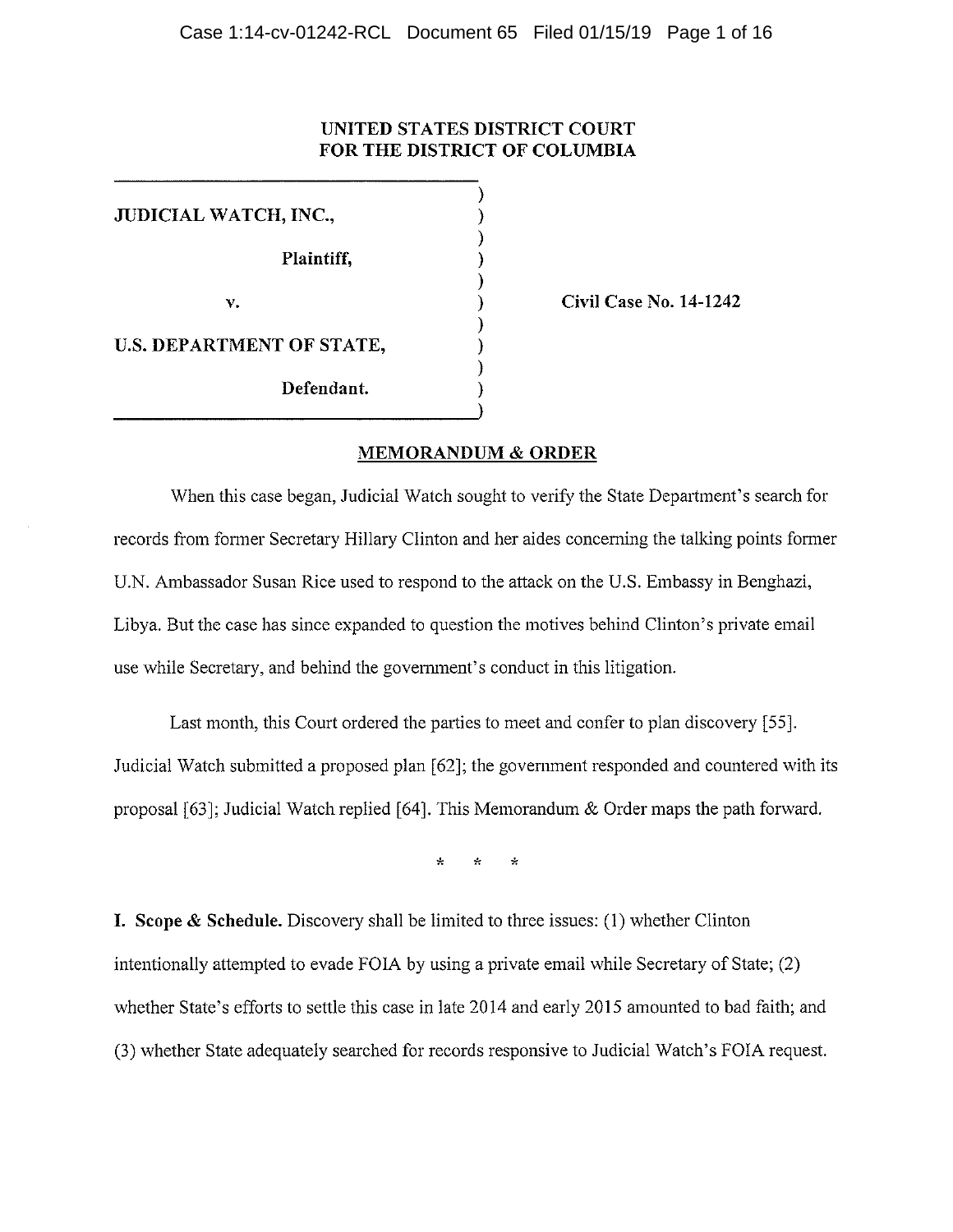#### Case 1:14-cv-01242-RCL Document 65 Filed 01/15/19 Page 2 of 16

Either side must obtain permission to conduct discovery beyond the depositions, interrogatories, and document requests described herein.

The Court recognizes Judicial Watch took related discovery in *Judicial Watch, Inc. v. Department of State, No. 13-1363 (D.D.C.) (Sullivan, J.). Yet the Court declines to expressly* curtail discovery in this case as a result, especially since Judicial Watch does not propose deposing witnesses also deposed in that case. Consistent with the parties' demonstrated respect for the discovery process there, *see* Transcript of Motion Hearing Proceedings at 21:3-19, *Judicial Watch, Inc. v. Dep 't of State,* No. 13-1363 (D.D.C. July 18, 2016), ECF No. 159, the Court hopes the parties avoid unnecessarily duplicative discovery here.

The parties shall complete discovery within 120 days, unless they seek additional time. The Court will hold a post-discovery hearing to ascertain the adequacy of State's searches, to determine if Judicial Watch needs to depose additional witnesses (including Hillary Clinton or her former Chief of Staff Cheryl Mills), and to schedule dispositive motions.

**II. Procedure.** The parties shall conduct discovery pursuant to the Federal Rules of Civil Procedure and of Evidence, subject to these limitations:

*A. Time to Respond to Interrogatories & Document Requests.* Absent contrary order, Federal Rules of Civil Procedure 33(b)(2) and 34(b)(2)(A) give parties thirty days to respond to interrogatories and document requests. This default limit will apply to interrogatories and document requests propounded on private citizens. For interrogatories and document requests propounded on the govermnent, Judicial Watch wants to shorten the limits to fomieen days; the government asks for the standard thirty-day periods. Recognizing Judicial Watch's need to obtain preliminary discovery before taking depositions, but mindful of overburdening the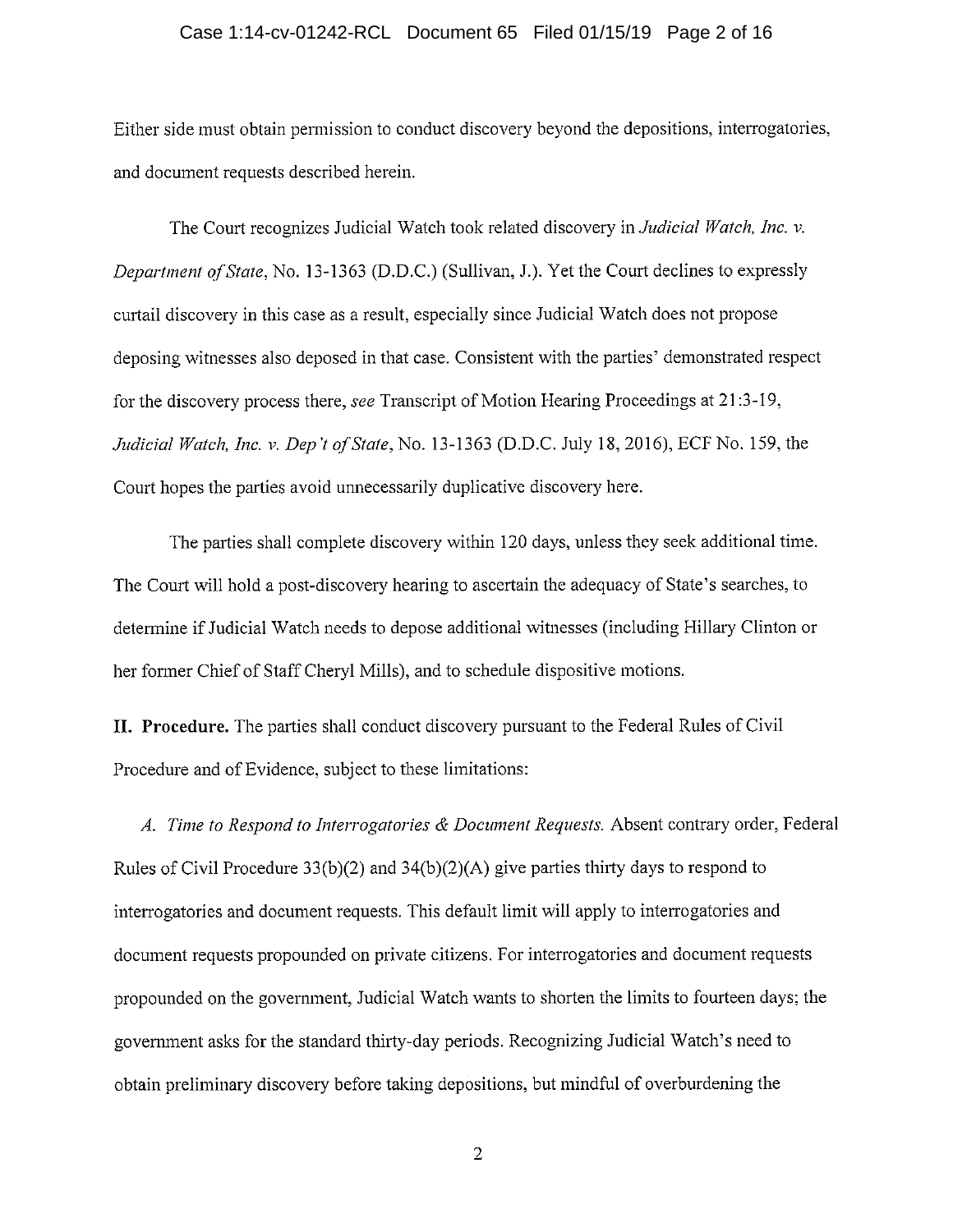#### Case 1:14-cv-01242-RCL Document 65 Filed 01/15/19 Page 3 of 16

government, the Court gives the government twenty days to respond to interrogatories and document requests.

B. *Number of Depositions.* The government wants to limit Judicial Watch to Rule  $30(a)(2)(A)(i)$ 's ten-deposition ceiling. But consistent with Rule  $26(b)(2)(A)$ , the Court allows Judicial Watch to depose all witnesses enumerated herein.

C. *Privilege Claims & Objections.* Neither side waives any privileges or specific objections. As the government notes, the parties may agree pursuant to Federal Rule of Evidence 502(e) to disclose information without waiving attorney-client or work-product privileges. But absent agreement, the government proposes producing its privilege log after discovery ends. That is insufficient. To facilitate meaningful document production, the government must produce a rolling privilege log, concurrent with its timely responses to document requests. And to facilitate prompt resolution of disputes, the Court will require any opposition be filed within five business days of a motion for judicial intervention, with replies due three business days after the opposition's filing.

D. *Government Review of Deposition Transcripts or Recordings.* The government may, in its sole discretion, embargo a deposition's contents for three business days after production of the transcript or recording-provided that it does so in good faith and that it declared its intent to do so on the record at the deposition-to review the transcript or recording for classified information, for information specifically exempted from disclosure by statute, or for information concerning a pending law enforcement investigation, and to seek an order precluding the information's public release.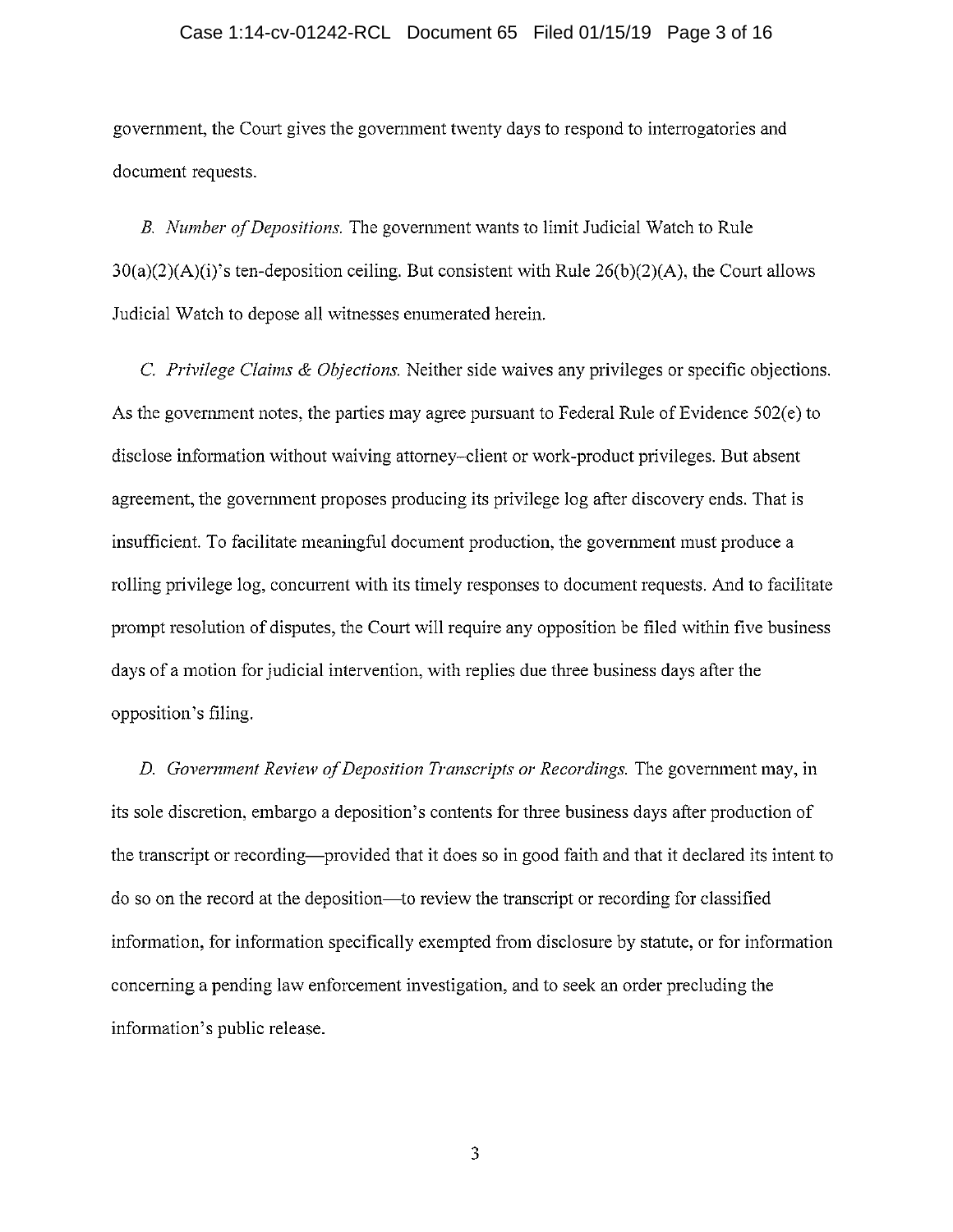## **III. Discovery into Hillary Clinton's Private Email Use.**

*A. Depositions.* On whether Clinton's private email use while Secretary of State was an intentional attempt to evade FOIA, Judicial Watch may depose:<sup>1</sup>

- 1. Eric Boswell. the fonner Assistant Secretary for Diplomatic Security. The government argues Boswell does not have infonnation relevant to the purpose behind Clinton's private email use, claiming he merely responded to her staffs inquiries regarding Blackberry use in her private office suite. But existing evidence contradicts this claim: Boswell's March 2009 memo to Mills (available at ECF No. 64-1) discusses security risks Clinton's Blackberry use posed more generally. And Boswell personally discussed the memo with Clinton. So he plainly has relevant information about that conversation and about his general knowledge of Clinton's email use. Judicial Watch may depose Boswell.
- 2. Justin Cooper. the Clinton Foundation employee who created the clintonemail.com server. In its proposal, Judicial Watch noted Cooper's prior congressional testimony "appears to contradict portions of the testimony provided by Huma Abedin in the case before Judge Sullivan." Pl. 's Prop. Disc. Plan 2, ECF No. 62. The government opposed Judicial Watch's request because Judicial

<sup>&</sup>lt;sup>1</sup> If these individuals also appear in subsections IV.A or V.A of this Order, Judicial Watch may only depose each **witness once.**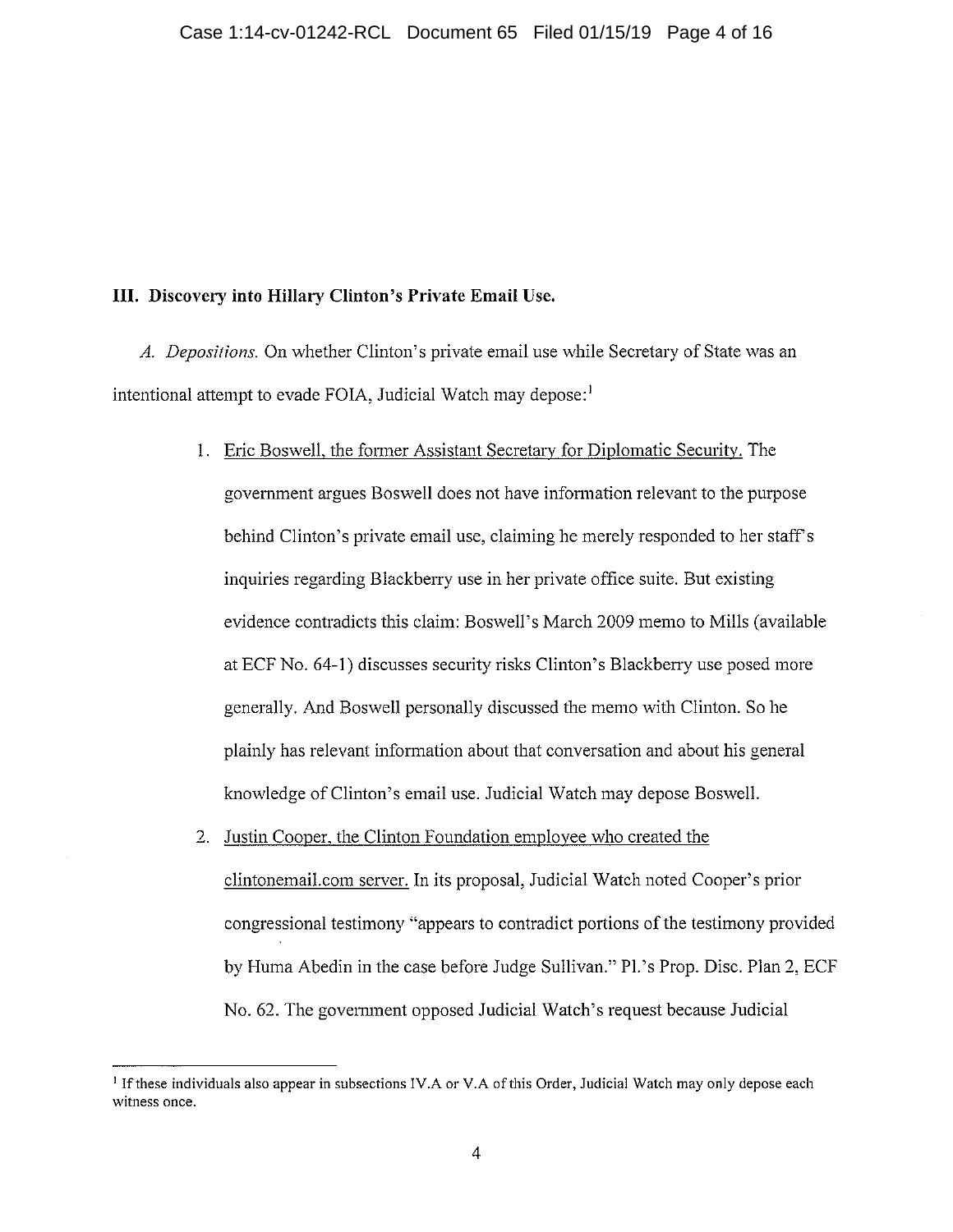Watch "offer[ed] no [further] explanation" or citation. Def.'s Prop. Disc. Plan & Sched. 18-19, ECF No. 63. But Judicial Watch provided one in its response: Cooper repeatedly told Congress that Abedin helped set-up the Clintons' private server, *e.g., Examining Preservation of State Department Federal Records: Hearing Before the H. Comm. on Oversight & Gov't Reform, 114th Cong. 40* (2016); Abedin testified under oath she did not know about the server until six years later. *See* Transcript of Huma Abedin Deposition at 19:16-20:14, *Judicial Watch, Inc. v. Dep 't of State,* No. 13-1363 (D.D.C. June 28, 2016), ECF No. 129. Judicial Watch may depose Cooper.

3. Clarence Finnev. the former deputy director of State's Executive Secretariat staff. The govermnent opposes Finney's deposition on two grounds. First, the govermnent argues Finney's testimony would be more efficiently covered through State's Rule 30(b)(6) deposition. But this case's questions hinge on what specific State employees knew and when they knew it. As the principal advisor and records management expert responsible for controlling Clinton's official correspondence and records, Finney's knowledge is particularly relevant. And especially given the concerns about government misconduct that prompted this discovery, Judicial Watch's ability to take his direct testimony and ask follow-up questions is critical.

Second, the government opposes Finney's deposition because he testified publicly before Congress on similar issues, and because Judicial Watch unsuccessfully sought his deposition in *Judicial Watch v. Department of State,*  No. 13-1363 (D.D.C.). True enough, Judge Sullivan did not allow Finney's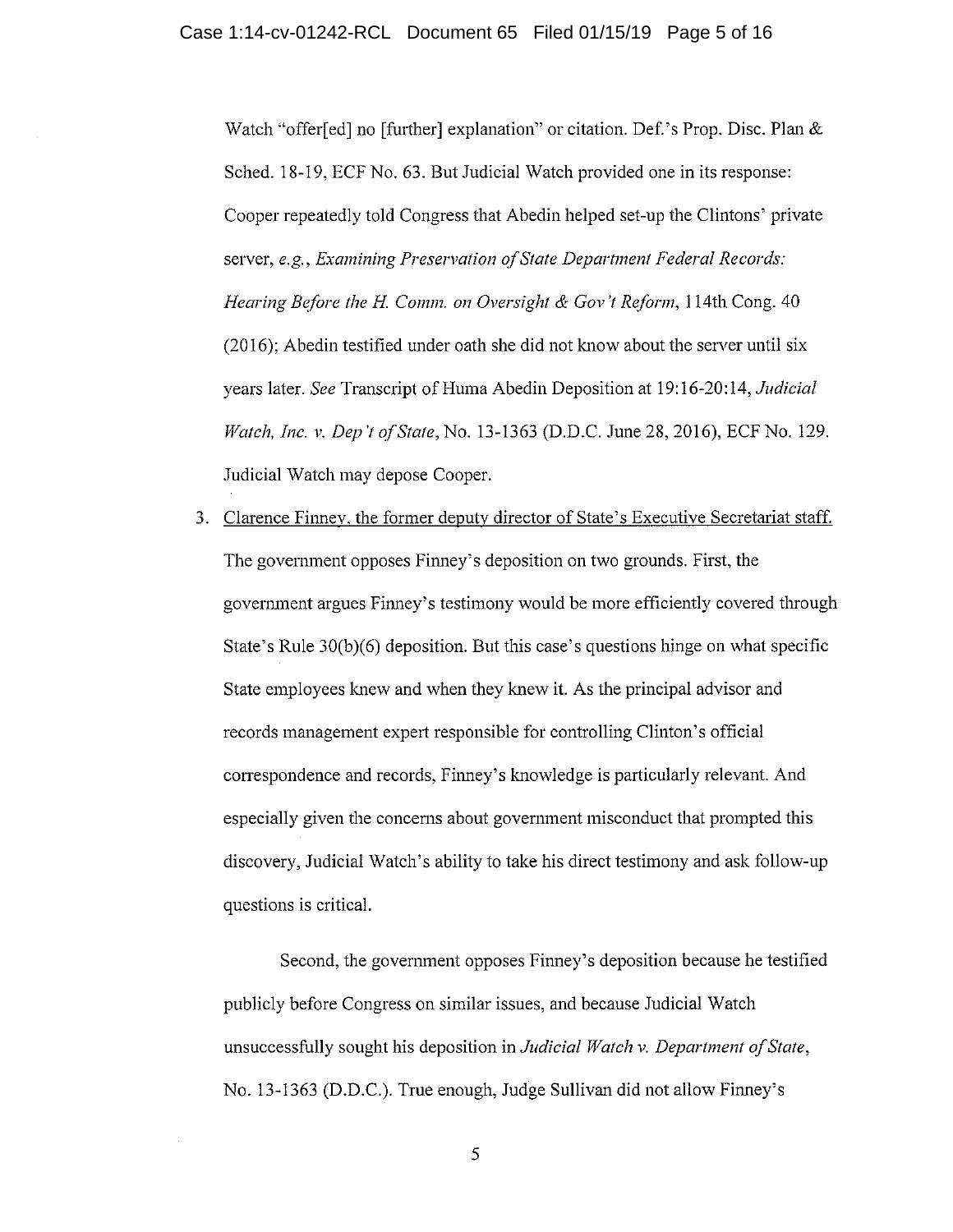deposition, thinking it would unnecessarily duplicate State's 30(b)(6) deposition in that case. *See* Mem. Op. 21-23, *Judicial Watch v. Dep 't of State,* No. 13-1363 (D.D.C. Aug. 19, 2016), ECF No. 124. But here, Judicial Watch seeks to go beyond cursory, second-hand testimony and directly ask Finney what he knew about Clinton's email use. This includes asking about emails suggesting he knew about her private email use in 2014, and emails he received concerning a December 2012 FOIA request from Citizens for Responsible Ethics in Washington (CREW) regarding senior officials' personal email use—topics State's 30(b)(6) deposition in Judge Sullivan's case never addressed. Judicial Watch may depose Finney.

- 4. Heather Samuelson. the former State Depariment senior advisor who helped facilitate State's receipt of Hillary Clinton's emails. The government argues Sarnuelson's testimony would be more efficiently covered through State's Rule 30(b)(6) deposition. But as explained in subsection III.A.3, this case turns on what specific goverrnnent employees knew and when they knew it. Judicial Watch must be able to take their direct testimony and ask them follow-up questions. Judicial Watch may depose Samuelson.
- 5. Jacob Sullivan. Secretarv Clinton's former senior advisor and deputy Chief of Staff. The government does not oppose Sullivan's deposition.

B. *Interrogatories.* Judicial Watch may discover through interrogatory the identities of the individuals referenced in the first full paragraph on the fourth page of the Federal Bureau of Investigation's December 30, 2015 report (available at ECF No. 62-1) describing its December 22, 2015 interview of Bryan Pagliano. The government does not oppose this interrogatory.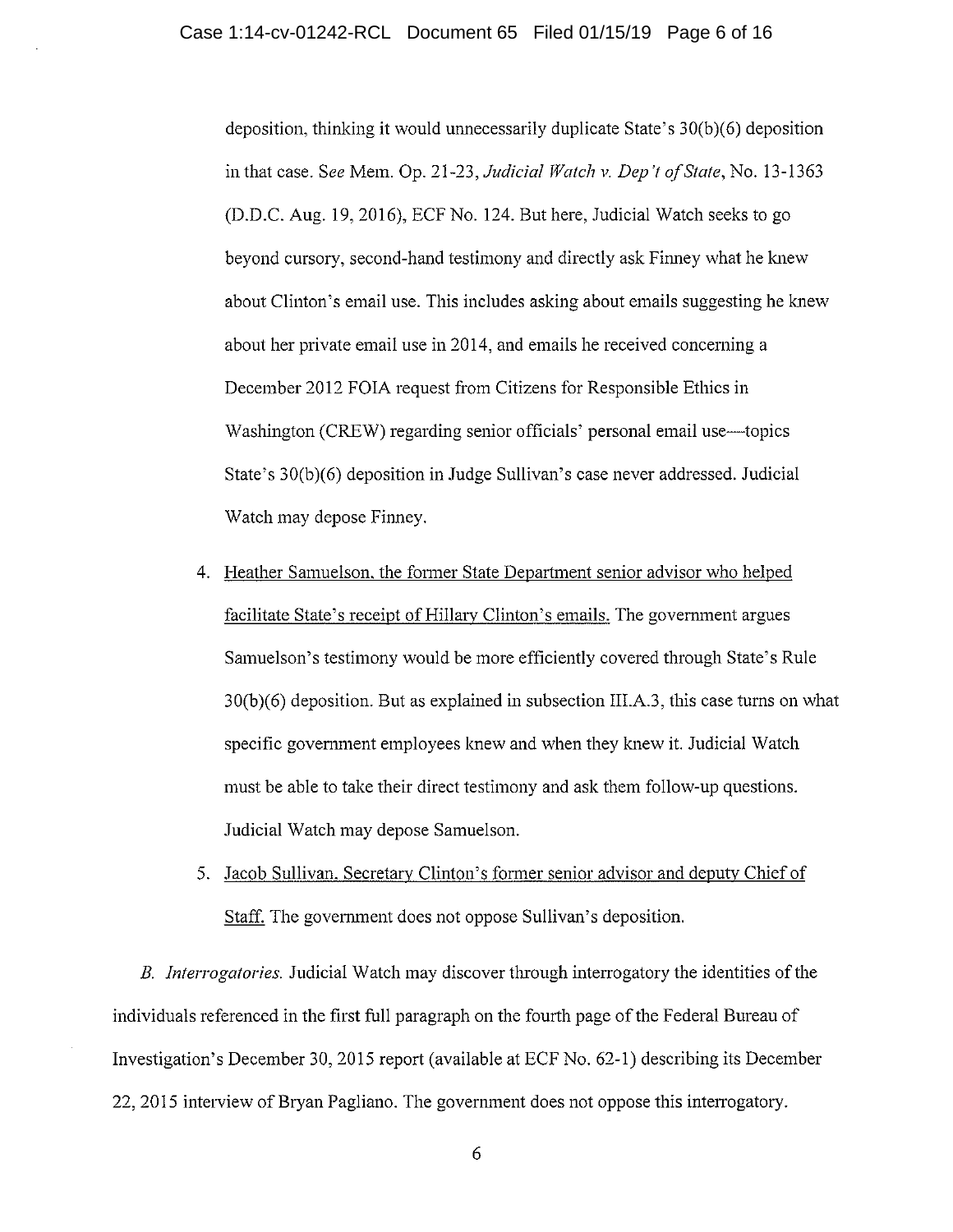# **IV. Discovery into the State Department's Settlement Conduct.**

*A. Depositions.* On whether State's settlement attempts in late 2014 and early 2015 amounted to bad faith, Judicial Watch may depose:<sup>2</sup>

- 1. The State Department. Judicial Watch may depose the State Department under Rule 30(b)(6) about
	- this FOIA request;
	- CREW's December 2012 FOIA request;
	- its initial discovery of, and reaction to, Hillary Clinton's private email use;
	- its November 12, 2014 letter to Judicial Watch regarding this litigation;
	- the December 31, 2014 Joint Status Report, ECF No. 10; and
	- the February 2, 2015 Joint Status Report, ECF No. 11.

The government does not oppose this deposition.

- 2. Finnev. *See supra* subsection III.A.3.
- 3. John Hackett, the former deputy director of State's Office of Information

Programs & Services. The government argues Hackett's testimony would be more efficiently elicited through State's Rule 30(b)(6) deposition. But as explained in subsection III.A.3, this case depends on what specific government employees knew and when they knew it. Judicial Watch must be able to take their direct testimony and ask them follow-up questions. Judicial Watch may depose Hackett.

<sup>&</sup>lt;sup>2</sup> If these individuals also appear in subsections III.A or V.A of this Order, Judicial Watch may only depose each **witness once.**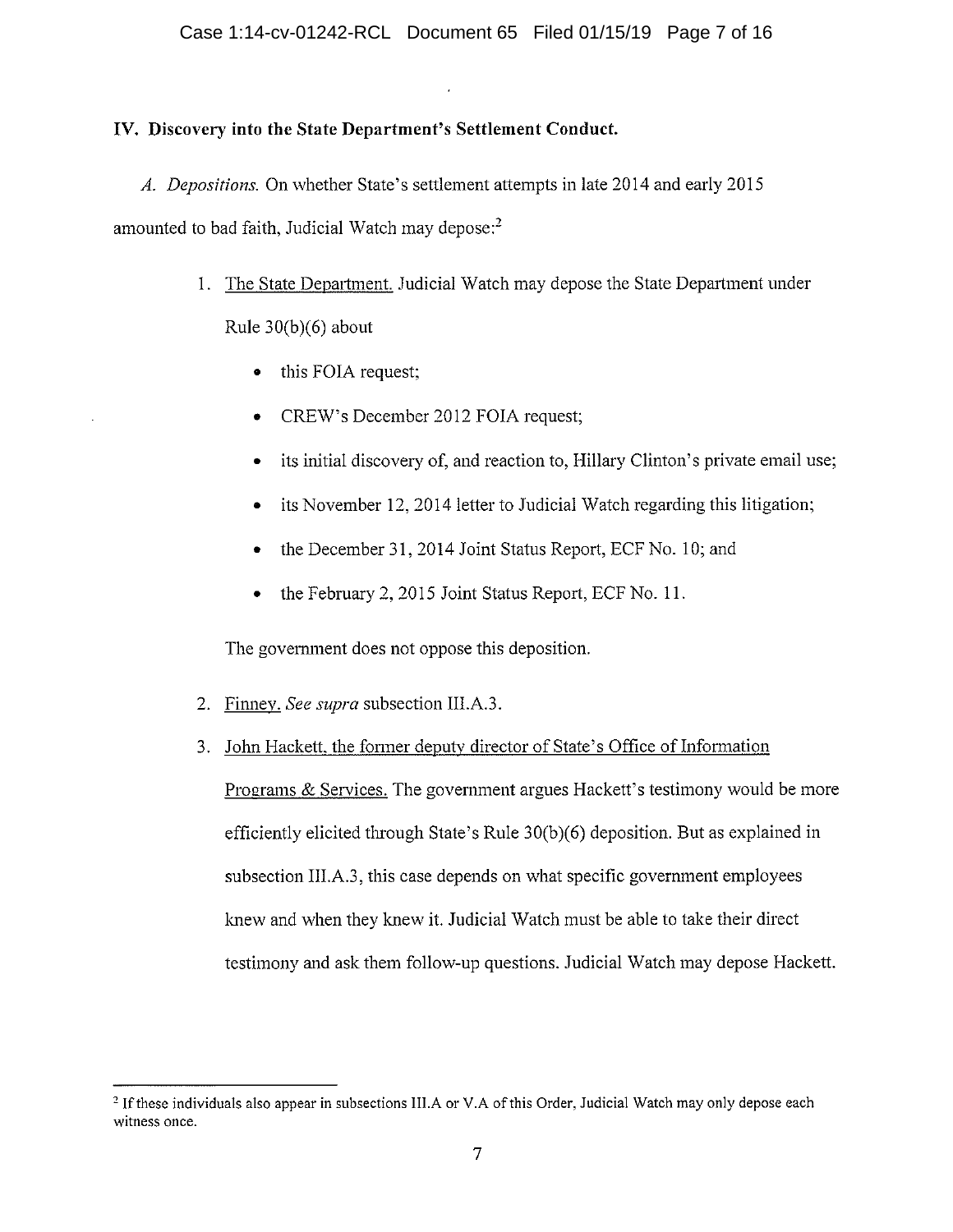4. Gene Smilanskv. an attorney-advisor within State's Office of the Legal Advisor. The government opposes Smilansky's deposition, calling it an "extraordinary request" because "Smilansky has provided [State with] legal advice regarding requests for emails from Secretary Clinton, FOIA litigation concerning the Benghazi attacks and the talking points at issue in this case, and because virtually all of his knowledge (if any) about the relevant facts would have come to him in his role as an attorney advising a client." Def.'s Prop. Disc. Plan & Sched. 20-21. It also claims "Smilansky is unlikely to have any relevant, non-privileged information that is unavailable from other sources," including the Depatiment's 30(b)(6) deposition or the State Department Inspector General's public report.

To be sure, it is rare for a party to depose his opponent's attorney. But this is rare case. Judicial Watch adequately justifies this exceptional step by establishing Smilansky's involvement in processing FOIA requests for Secretary Clinton's email from 2012 to 2014, including CREW's 2012 request. And in this case about what government officials knew and when they knew it, Smilansky's experience—documented through emails he sent and received in 2013 and 2014, *see* ECF No. 50-1—is highly relevant and critical to Judicial Watch's case. Moreover, his first-hand knowledge is what's critical, not infonnation filtered through a 30(b)(6) deposition or through the Inspector General's report. *See also supra* subsection III.A.3. Judicial Watch may depose Smilansky.

- 5. Samuelson. *See supra* subsection III.A.4.
- 6. Sheryl Walter, former director of State's Office of Information Programs  $\&$ Services. The govermnent argues Walter's testimony would be more efficiently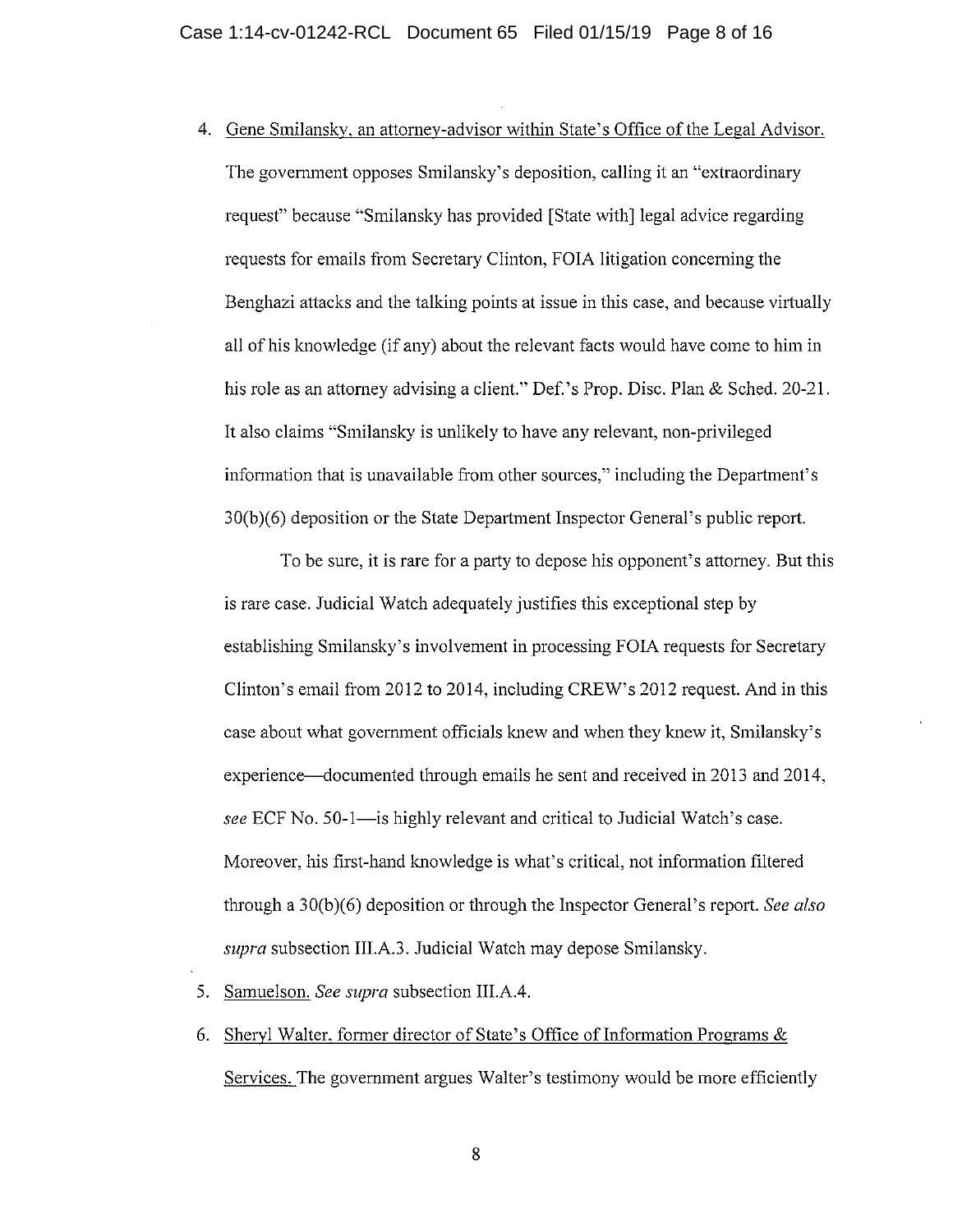covered through State's Rule 30(b)(6) deposition. But as explained in subsection III.A.3, this case involves what specific government employees knew and when they knew it. Judicial Watch must be able to take their direct testimony and ask them follow-up questions. Judicial Watch may depose Walter.

- 7. Jonathon Wasser. a management analyst for the Executive Secretariat staff. The government argues that Wasser's testimony unnecessarily duplicates State's 30(b)(6) deposition in *Judicial Watch v. Department of State,* No. 13-1363  $(D.D.C.)$  (Sullivan, J.), and—in any event—that his testimony would be more efficiently covered through State's Rule 30(b)(6) deposition. But both arguments miss Judicial Watch's need to take his direct testimony and ask him follow-up questions, particularly regarding emails suggesting he knew about Clinton's private email use in 2014. *See also supra* subsection III.A.3. Judicial Watch may depose Wasser.
- 8. The Office of Information Program & Services analysts assigned to this case. The government argues these individuals' testimony would be more efficiently elicited through State's Rule 30(b)(6) deposition. But as explained in subsection III.A.3, this case turns on what specific government employees knew and when they knew it. Judicial Watch must be able to take their direct testimony and ask them followup questions. Judicial Watch may depose these analysts.
- 9. The unidentified Officer of Information Program  $&$  Services official whose August 17, 2015 FBI interview is memorialized in the August 18, 2015 report available at ECF No. 62-2. The government argues this person's testimony would be more efficiently covered through State's Rule 30(b)(6) deposition. But as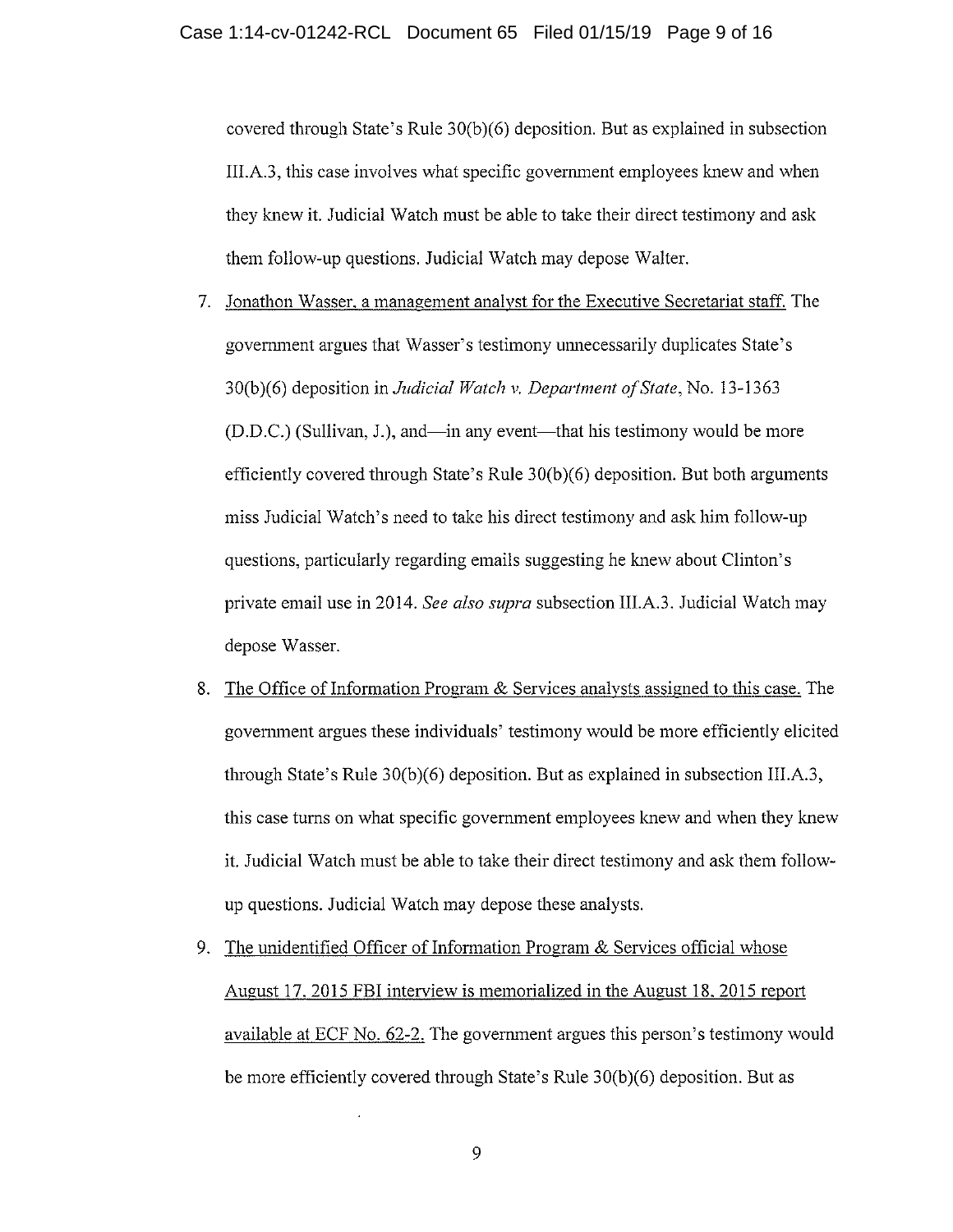explained in subsection III.A.3, this case concerns what specific government employees knew and when they knew it. Judicial Watch must be able to take their direct testimony and ask them follow-up questions. Judicial Watch may depose this unidentified official.

*B. Interrogatories.* Judicial Watch may also obtain via interrogatory the identity of the analysts who searched the Office of the Secretary records on September 23, 2014, and of any people who perfonned the search described in paragraph seventeen of John F. Hackett's July 7, 2015 declaration (available at ECF No. 19-2), as well as the dates they searched. The government does not oppose these interrogatories.

C. *Document Requests.* Finally, Judicial Watch may request the following documents:

- 1. an unredacted copy of an August 8, 2014 email exchange between Finney, Wasser, James Blair, Andrew Keller, and Smilansky (a redacted copy is available at ECF No. 50-1, p. 37);
- 2. an unredacted copy of a May 1, 2013 email exchange between Smilansky, Brett Gittleson, Walter, and others (a redacted copy is available at ECF No. 50-1, pp. 23-29);
- 3. a copy of the email exchanges available at ECF No. 62-3 with the Exemption 5 redactions removed; and
- 4. records concerning the Department's pre-February 2, 2015 awareness of the need to continue searching for records responsive to this FOIA request, as well as those records' locations.

The government does not oppose these document requests.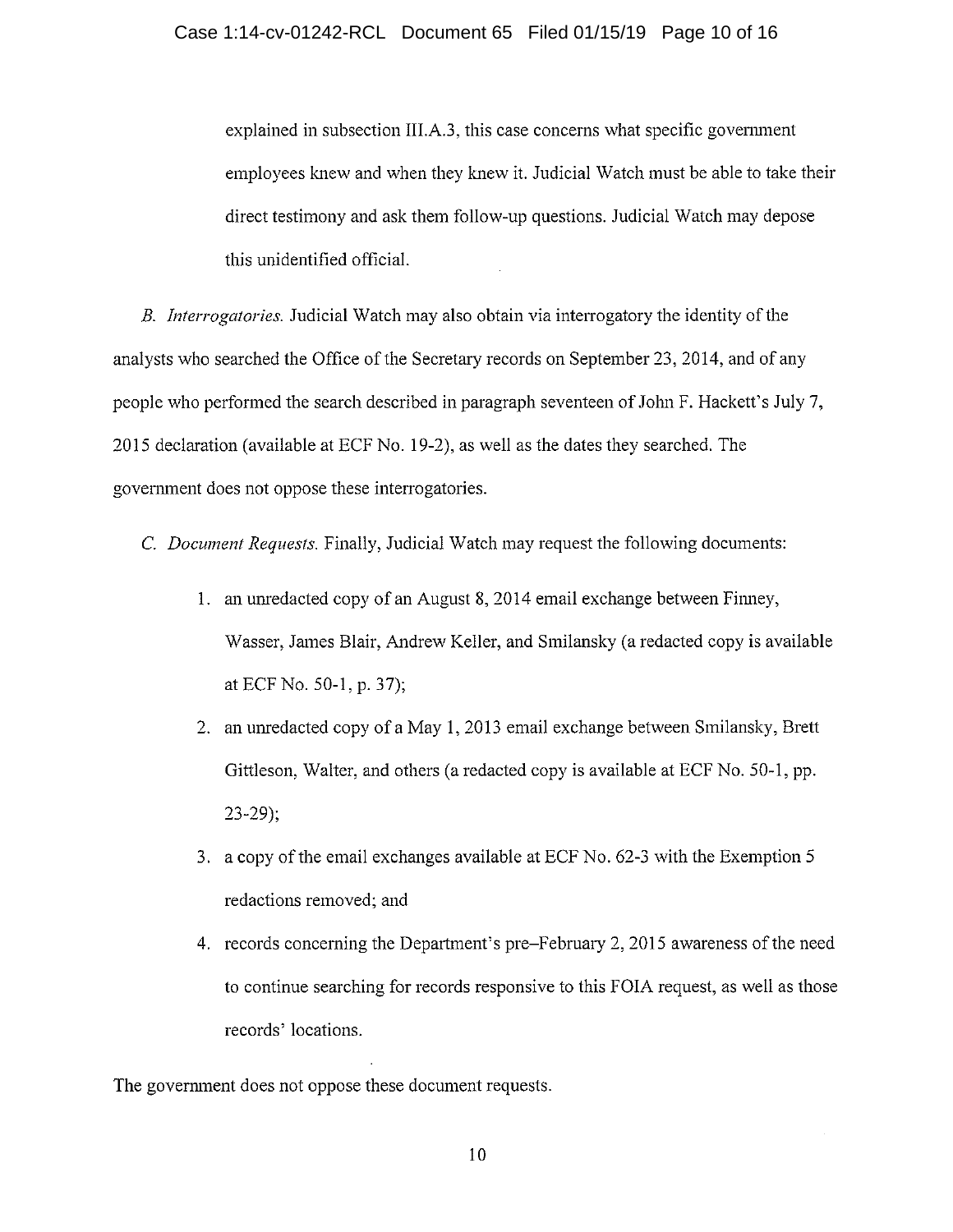## **V. Discovery into the Adequacy of the State Department's Search.**

*A. Depositions.* On whether State adequately searched for responsive records, Judicial Watch may depose: $3$ 

- 1. The State Department. Judicial Watch may depose the Department under Rule 30(b)(6) about
	- this FOIA request;
	- preparing talking points for former U.N. Ambassador Susan Rice's September 16, 2012 media appearances;
	- the advance dissemination or discussion of those talking points;
	- the aftermath of Rice's appearances; and
	- the Department's evolving understanding of the Benghazi attack.

The government does not oppose deposing the Department on the first point. But the government does oppose deposing the Department on the latter four points, arguing they "ha[ve] nothing to do with the adequacy of State's response to the narrow FOIA request at issue in this litigation." Def.'s Prop. Disc. Plan  $&$  Sched. 2.

Yet Rice's talking points and State's understanding of the attack play an unavoidably central role in this case: infonnation about the points' development and content, as well as their discussion and dissemination before and after Rice's appearances could reveal extant unsearched, relevant records; State's role in the

<sup>&</sup>lt;sup>3</sup> If these individuals also appear in subsections III.A or IV.A of this Order, Judicial Watch may only depose each **witness once.**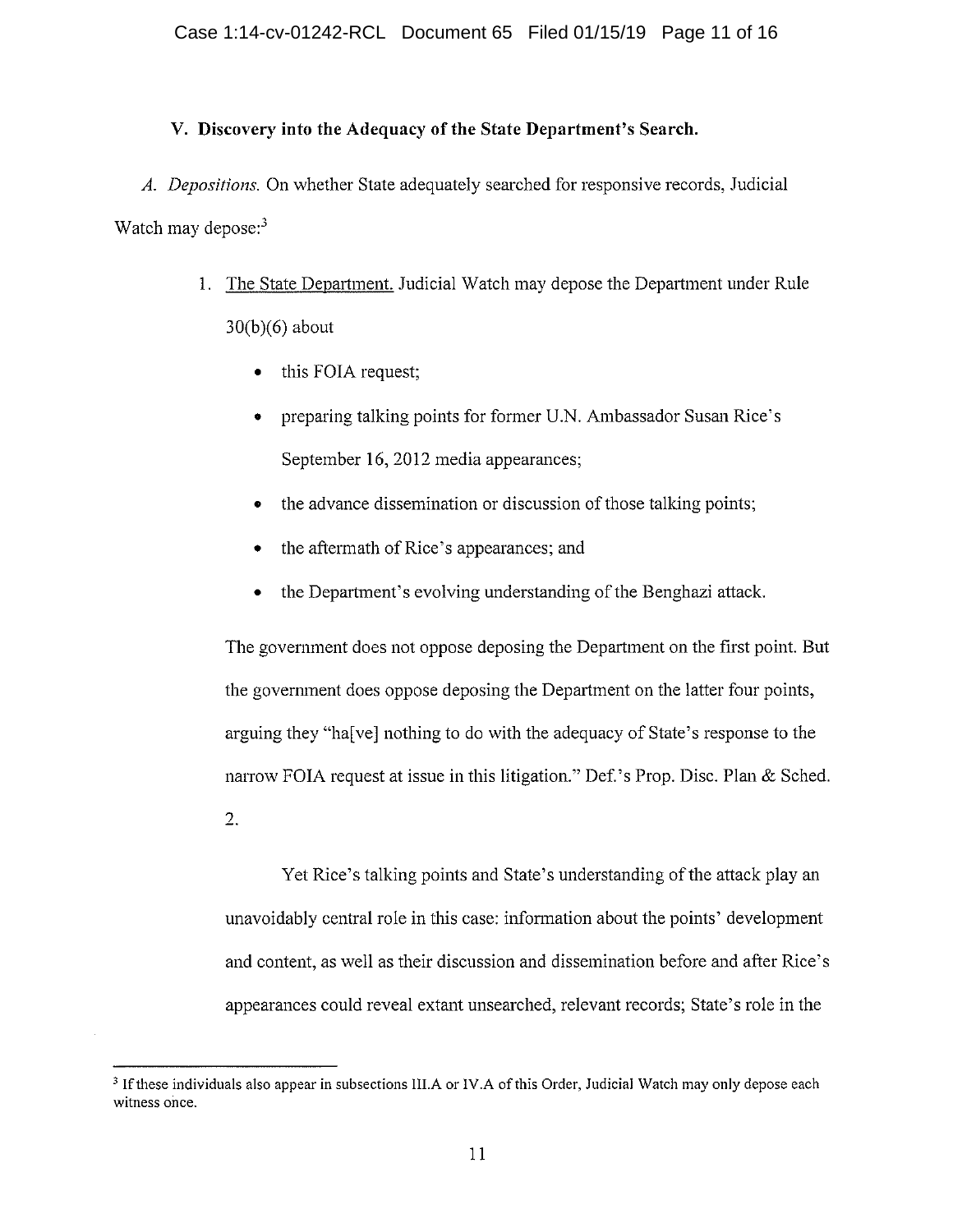points' content and development could shed light on Clinton's motives for shielding her emails from FOIA requesters or on State's reluctance to search her emails. *See also* Mem. Op. 7-8, ECF No. 54 ("Did State know Clinton deemed the Benghazi attack terrorism hours after it happened, contradicting the Obama Administration's subsequent claim of a protest-gone-awry? ... Did the Department merely fear what might be found? Or was State's bungling just the unfortunate result of bureaucratic redtape and a failure to communicate?"). The government correctly notes Judicial Watch cannot "appoint itself as a freelance Inspector General" into the Obama Administration's response to the Benghazi attack. Def. 's Prop. Disc. Plan & Sched. 11. But that's not what Judicial Watch does here. Though Judicial Watch cannot helm a fishing expedition trawling anything and everything concerning the Benghazi attack, Judicial Watch may depose State on these topics to the extent helpful to answer the questions underlying this discovery.

- 2. Cooper. As Clinton's email server's initial creator and manager, Cooper may have relevant insight on whether additional emails still exist and where they may be located. *See also supra* subsection III.A.2. Judicial Watch may depose Cooper.
- 3. Finney. *See supra* subsection III.A.3.
- 4. Samuelson. *See supra* subsection III.A.4.
- 5. Sullivan. The government does not oppose Sullivan's deposition.
- 6. Wasser. *See supra* subsection IV.A.7.
- *B. Interrogatories.*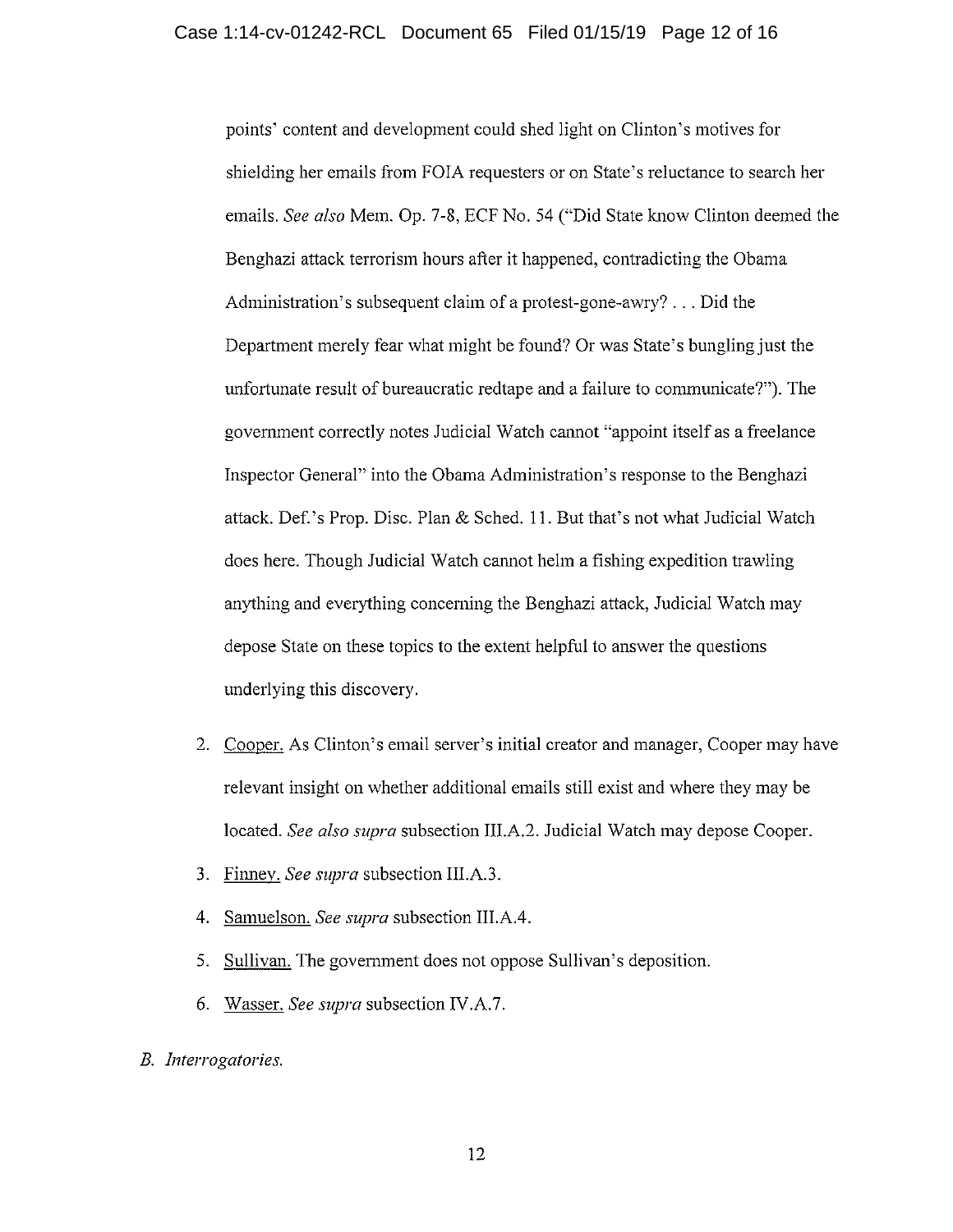### Case 1:14-cv-01242-RCL Document 65 Filed 01/15/19 Page 13 of 16

i. Judicial Watch may serve interrogatories on Rice and on Benjamin Rhodes, President Obama's fonner Deputy National Security Advisor who helped develop Rice's talking points. Judicial Watch actually wants to depose Rice and Rhodes. But the government opposes the depositions, casting them as "an attempt to get at the underlying issues about Benghazi, rather than issues relating to this FOIA case." Def.'s Prop. Disc. Plan & Sched. 12.

Of course, that is not entirely true. Just as the State Depmiment's testimony on the Benghazi attack and Rice's talking points may help answer the questions underpinning this discovery, *see supra* subsection V.A.I, so too may Rice and Rhodes's testimony. But neither Rice nor Rhodes worked in the Office of the Secretary; neither has ties to Hillary Clinton's private email use or to the government's conduct in this case. And if Judicial Watch wants to discover who Rice communicated with on the day of the attack and the following weeks, it already has all her emails, thanks to its identically worded, long-resolved FOIA request to the U.S. Mission to the United Nations. *See Judicial Watch v. US. Dep* 't *of State,* No. 13-951 (D.D.C. Sept. 12, 2014) (Sullivan, J.). So to the extent Judicial Watch will sail unchartered waterfront with Rice and Rhodes, it has not justified deposing them; interrogatories would seemingly suffice to verify State's search in this case. So for now, Judicial Watch may only serve interrogatories on Rice and Rhodes.

ii. Judicial Watch may serve interrogatories on E.W. Priestap, the assistant director of the FBI's counterintelligence division who supervised the investigation into Clinton's private email use. Judicial Watch's proposal goes further, seeking to depose Priestap on "the nature [and] extent of the FBI's efforts, such as who the FBI attempted to contact, who the FBI actually talked to, who the FBI requested records from, who actually provided records, and whether the FBI believes those that they requested records from actually returned all of the requested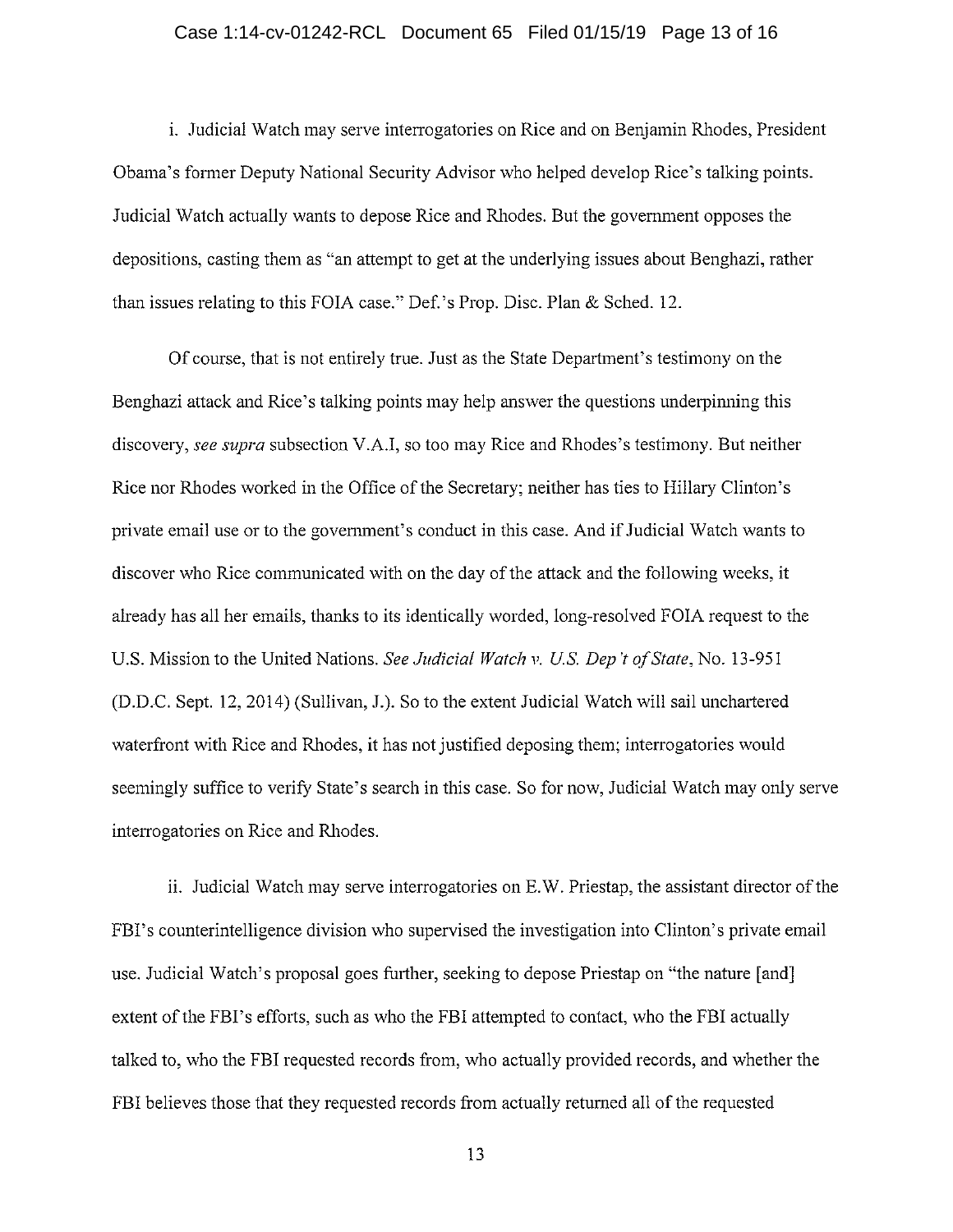### Case 1:14-cv-01242-RCL Document 65 Filed 01/15/19 Page 14 of 16

records." Pl.'s Resp. 6, ECF No. 64. To be sure, "[t]his information could shed additional light on the adequacy of the State Department's search and other sources from which it might yet obtain records." *Id.* 

But the government notes "Priestap has already provided declarations [in another case] recounting the 'FBI's extensive efforts to locate all potentially work-related' emails." *See* Def.'s Prop. Disc. Plan & Sched. 18-19 (quoting Mem. Op. at 13, *Judicial Watch v. Tillerson,* No. 15- 785 (D.D.C. Nov. 9, 2017) (Boasberg, J.)). And those declarations rule out further stores of Clinton's emails. *See* Mem. Op. at 4, *Judicial Watch v. Tillerson,* No. 15-785 (D.D.C. Nov. 9, 2017), ECF No. 58. The FBI's final report echoes this testimony, U.S. Dep't of Justice, Clinton E-Mail Investigation, https://vault.fbi.gov/hillary-r.-clinton/Hillary%20R.%20Clinton%20Part% 2001 % 2001 % 2028, as does the FBI Inspector General's report. U.S. Dep't of Justice, A Review of Various Actions by the Federal Bureau of Investigation and Department of Justice in Advance of the 2016 Election (2018), https://www.oversight.gov/sites/default/files/oig-reports/2016 election final report  $06-14-18$  0.pdf.

To the extent Judicial Watch will cover unexplored terrain with Priestap, it has not justified saddling this high-ranking law enforcement official with a deposition. The Court does not see why Judicial Watch cannot adequately discover the infonnation more efficiently through interrogatories. So Judicial Watch may only serve interrogatories on Priestap.

iii. Judicial Watch may serve interrogatories on Monica Hanley, a former staff member in State's Office of the Secretary, and on Lauren Jiloty, Clinton's fonner special assistant. The government does not oppose these interrogatories.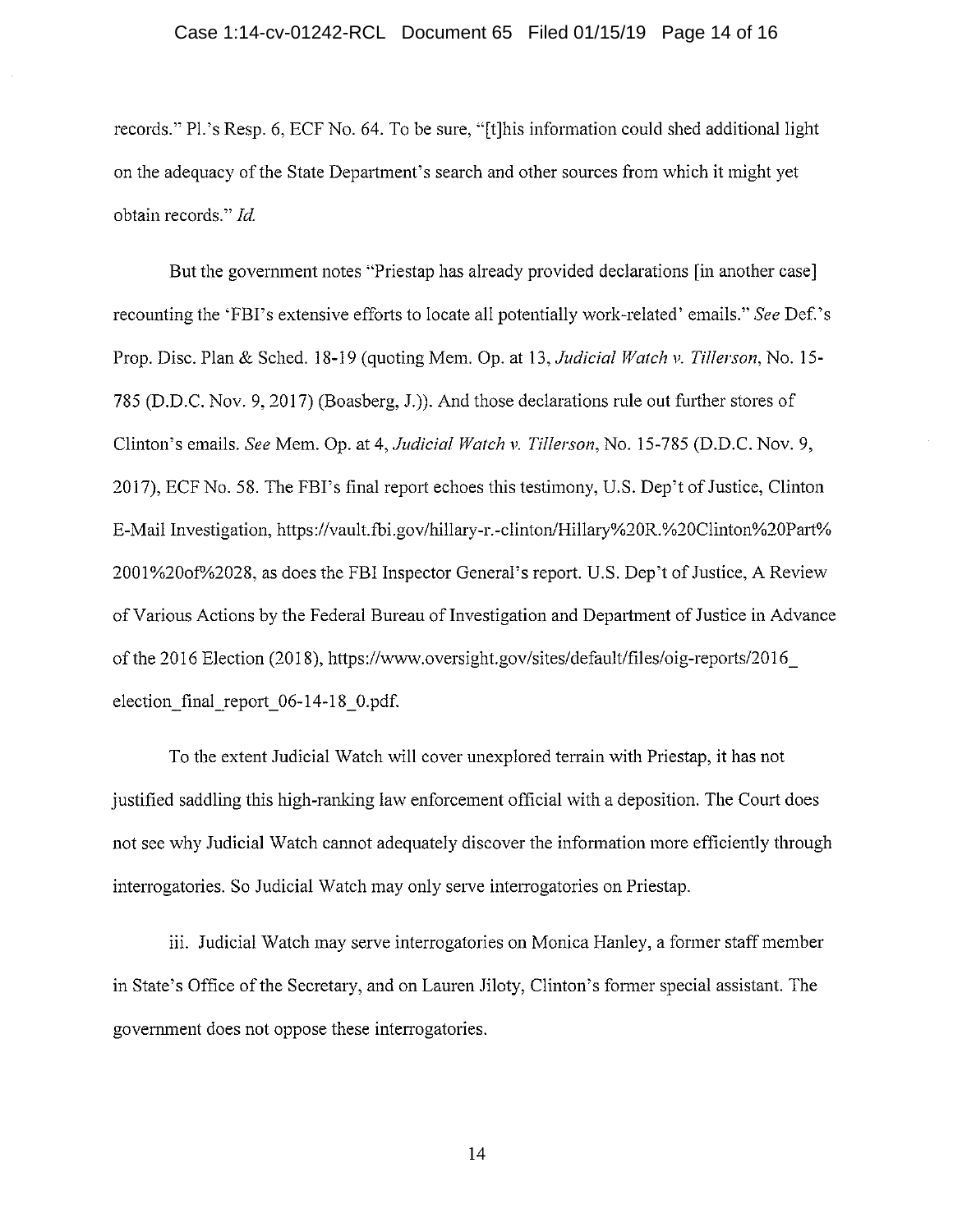### Case 1:14-cv-01242-RCL Document 65 Filed 01/15/19 Page 15 of 16

Judicial Watch's proposal goes further, seeking to depose Hanley and Jiloty to elicit their recollection of Clinton's frequent email correspondents. On one hand, their testimony matters: Hanley was a key Clinton assistant, and Jiloty maintained Clinton's Blackberry contacts, so their knowledge of Clinton's email practices will help ensure State turned over every stone to search for Clinton's emails. But the Court does not see why such a limited purpose necessitates an expensive and burdensome deposition. Nor does Judicial Watch adequately justify why it cannot discover what it needs from Hanley and Jiloty with equal effect and greater economy through interrogatories. So for now, the Court only allows Judicial Watch to serve interrogatories on Hanley and Jiloty.

1v. Judicial Watch may also obtain through interrogatory the number of emails within Department records sent to or from the clintonemail.com domain name—including the "carbon" copy" and "blind carbon copy" functions-between September 11, 2012 and February 2, 2013 including Alice Wells, Andrew Shapiro, Anne-Marie Slaughter, Caroline Adler, Mills, Claire Coleman, Dan Schwerin, Abedin, Sullivan, Joseph MacManus, Judith McHale, Jiloty, Lona Valmoro, Maria Sand, Melanne Verveer, Hanley, Patrick Kennedy, Philippe Reines, Richard Verma, Robert Russo, Rice, Victoria Nuland, Wendy Sherman, and William Burns. The govermnent does not oppose this interrogatory.

Judicial Watch's proposal goes further, seeking this infommtion for Clinton's entire turn as Secretary, starting January 20, 2009. But the Court does not see how information from before September 11, 2012 helps Judicial Watch verify State's search for documents necessarily created on or after that date. And neither Judicial Watch's proposal nor its response defends the earlier date. So Judicial Watch may only discover this infonnation for emails sent between September 11, 2012 and February 2, 2013.